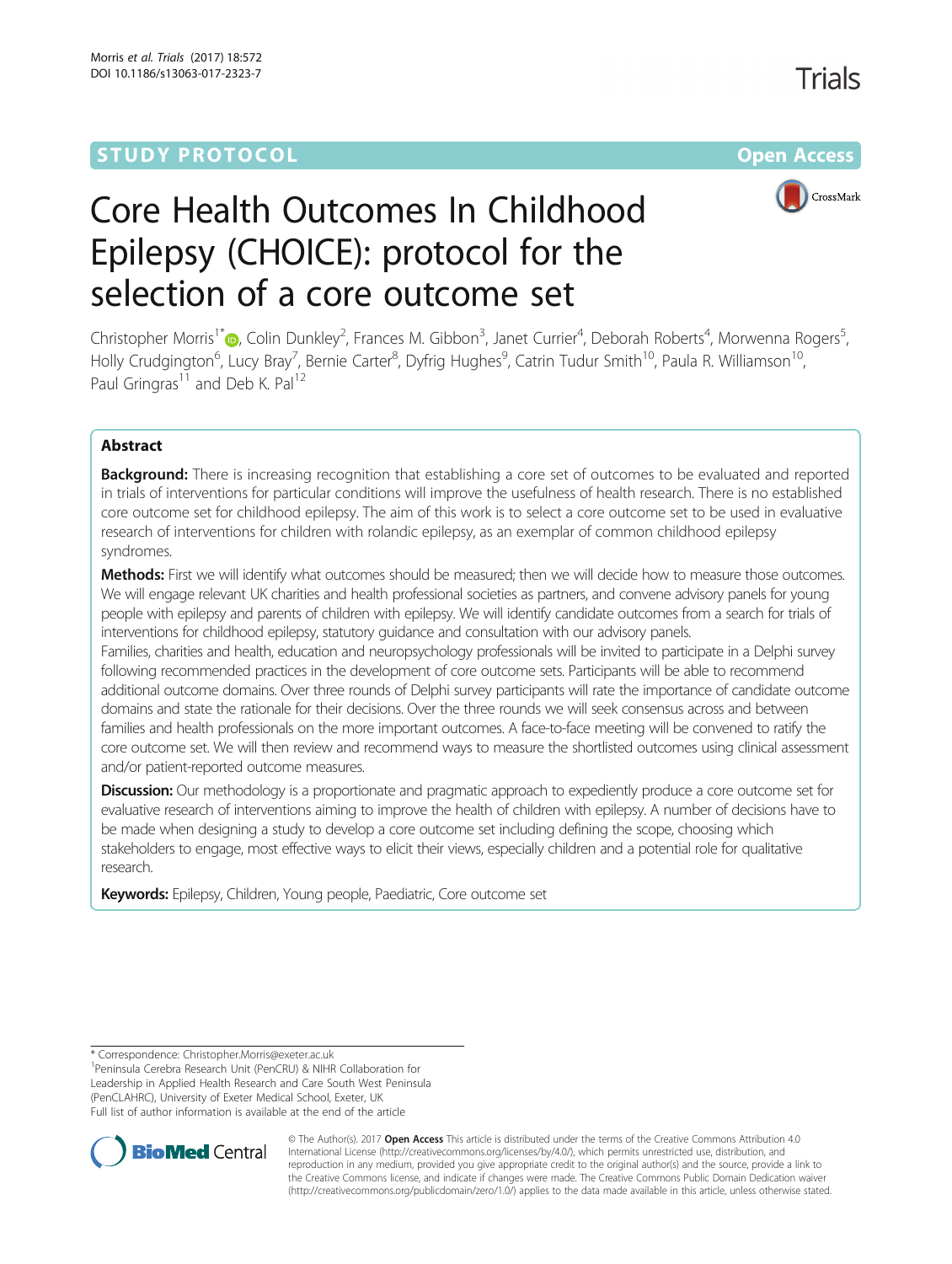### Background

Epilepsy is an umbrella term covering a number of conditions including around 30 different syndromes defined by persisting tendency for seizures. Our focus is on school-aged children with rolandic epilepsy, also known as "childhood epilepsy with centrotemporal spikes" in the revised International League Against Epilepsy classification [[1\]](#page-6-0). Rolandic epilepsy is the most common type of childhood epilepsy (17–25% in the 5–14-year age range), [[2, 3](#page-6-0)] with prevalence of 1.1 in 1000 children [\[3](#page-6-0)]. Onset is typically around 7 years of age and seizures cease by adolescence. The seizures are focal, often nocturnal, affecting the face, arm and sometimes whole body. Seizures in rolandic epilepsy can usually be controlled with monotherapy antiepileptic medication. It is often associated with speech, attention, language, literacy, and motor impairments but not associated impairments such as autism or intellectual disability [\[4](#page-6-0)–[6\]](#page-7-0).

The primary outcome in trials evaluating interventions for epilepsy is typically freedom from seizures, or significant reduction in frequency, duration and intensity of seizures at a defined time point after commencing treatment. However, balance is required between seizure control and potential side effects of antiepileptic drugs and the impact these have on children. Health-related quality of life has also become a focus for research, with the social and psychological consequences of seizures and children's perspectives becoming more valued [\[7](#page-7-0)]. At least 11 questionnaires have been developed to assess quality of life in children with epilepsy, each with a slightly different focus [\[8](#page-7-0)]. It is salutary to recognise that epilepsy-specific quality of life is not solely determined by seizures, but more influenced by the child's learning, mental health and social support [[9, 10](#page-7-0)]. The variety of outcomes assessed and different ways outcomes are measured, as well as the variable quality of outcome measures, are a barrier to integrating findings from studies, hence we need to ascertain a core set of more important outcomes that matter to families [[11\]](#page-7-0).

There is increasing recognition that identifying a core set of outcomes to be evaluated and reported in all trials of interventions for particular conditions will improve the usefulness of research, [\[12, 13](#page-7-0)] and avoid waste of research effort [\[14\]](#page-7-0). The development of a core outcome set (COS) should, at the least, include the views of patients, carers and health professionals [[13\]](#page-7-0). The COS may also be useful for other types of research, clinical audit and as routinely collected health services clinical data. A COS specifies both what aspects of health are to be assessed and how the measurement will be determined.

Currently there is no established core outcome set for children and young people with epilepsy. The Core Outcome Measures in Effectiveness Trials (COMET) Initiative database includes a study focused on West syndrome [\[15](#page-7-0)] and a reference to a core outcome sets for adults with epilepsy [\[16](#page-7-0)]. Children are included in the Common Data Elements recommended for epilepsy research by the National Institute of Neurological Disorders and Stroke [\[17\]](#page-7-0). This recommends a comprehensive list of items across various domains but not a core set of outcomes, and children and parents were not consulted in that process.

Cochrane reviewers recommend focusing on longerterm outcomes and psychosocial, quality of life and health economic outcomes [\[18](#page-7-0)]. National Institute for Health and Care Excellence (NICE) guidance recommends seizure freedom as the primary outcome, and seizure reduction, quality of life and cognitive functioning as secondary outcomes [\[19](#page-7-0)]. Scottish guidance additionally highlights aspects of academic attainment, anxiety and depression [\[20\]](#page-7-0). Adverse effects from treatment that have been monitored include drug toxicity, daytime sleepiness, behavioural problems, vertigo, headaches, nausea/vomiting, diarrhoea, tremor, fatigue and rashes. The International League Against Epilepsy has also published general guidance on outcome measurement in clinical trials [[21, 22](#page-7-0)].

Many regulatory agencies now mandate incorporating patient-reported outcome measures in evaluative research [[23, 24\]](#page-7-0). Decisions on the adoption or reimbursement of new health technologies require evidence of cost-effectiveness derived from preference-based measures [[25\]](#page-7-0). However, there remains a lack of consensus about the optimal way to estimate health utilities, given that adults, children and young people perceive and value health differently. Important considerations in the context of children and young people, therefore, include the role of proxy reporting of health utilities and the appropriateness and validity of direct and indirect methods of preference elicitation [[26\]](#page-7-0).

The aim of this work is to identify a core set of outcome measures for rolandic epilepsy. This study will address: (1) what outcomes to measure and (2) how to measure those outcomes. These decisions will be considered in consultation with young people with epilepsy, parents, charities and health, education and psychology professionals. The involvement of children and parents is crucial, to ensure the outcomes measured are meaningful to inform decisions about treatment, and to ensure that assessment tools are appropriate and acceptable.

This study is part of a programme of research aiming to improve broad health-related quality of life for children with epilepsy by evaluating different treatment strategies. The findings of this study will inform decisions about outcomes to be measured in a trial evaluating interventions for rolandic epilepsy scheduled to begin recruitment in 2019. Our work is motivated by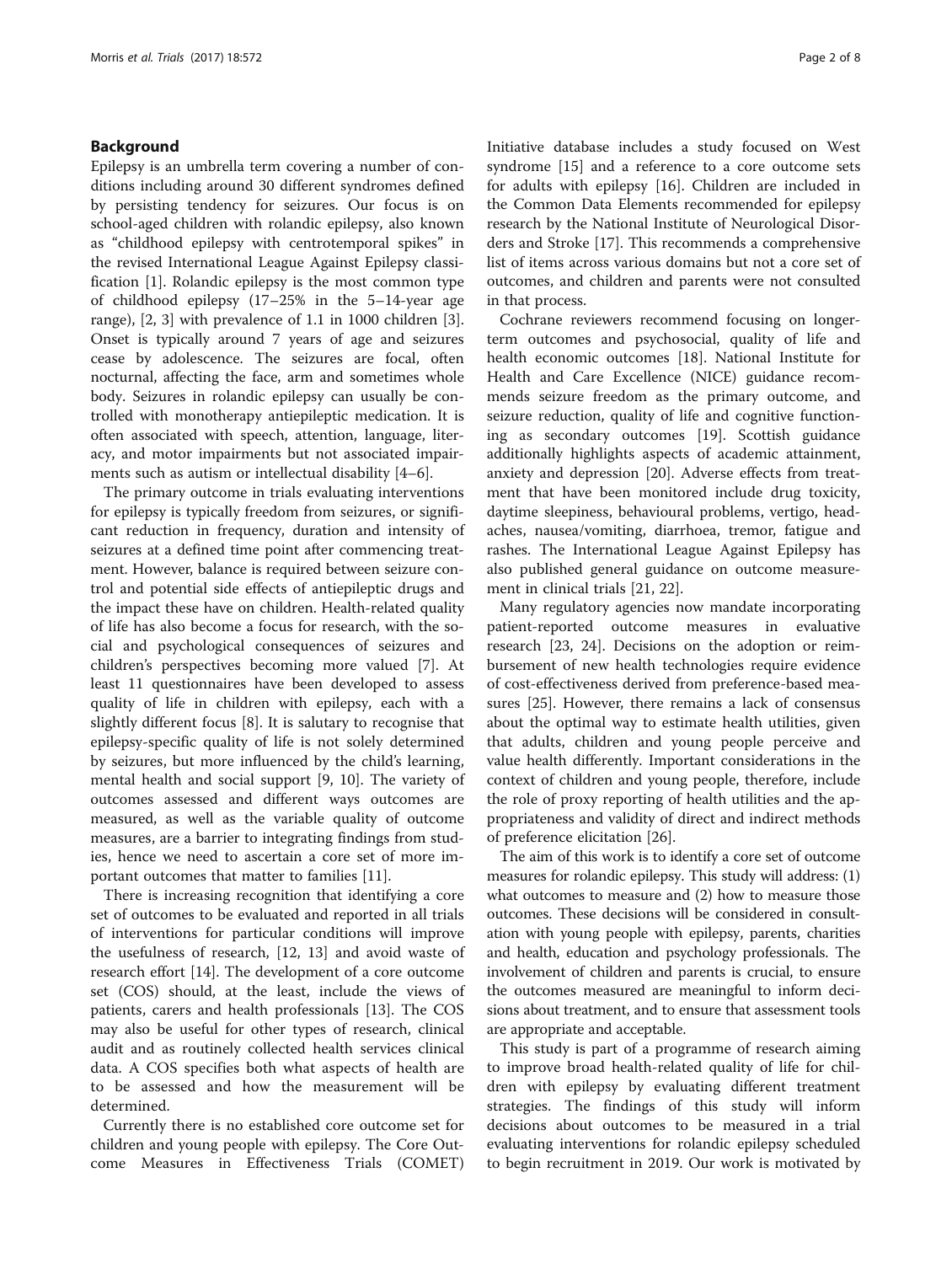the necessity to change the agenda from a seizurecentred medical model towards broader child and family priorities, and to focus scarce resources on the most important outcomes we identify [\[27\]](#page-7-0).

### Methods

The study will be registered with the COMET Initiative and follows its procedures (Fig. 1). We will seek a proportionate ethics approval through the National Health Service (NHS) Health Research Authority and informed consent from participants.

#### Scope

The study focuses on children of school age (5–16 years old) with rolandic epilepsy. The work will be conducted in partnership with families, charities and health professionals in the UK. The scope includes outcomes of any intervention where the aim is to improve the health of children with epilepsy and is not limited to drugs. Our primary objective is to propose a COS for evaluative trials but may also inform decisions about outcomes to be measured in audits such as Epilepsy12 [[28, 29\]](#page-7-0) and routinely collected services data.

#### Public involvement in the research

We value involving children, young people and parents as meaningful partners in carrying out this research [\[30](#page-7-0)]. Two parents of children with epilepsy who also have experience of epilepsy themselves were co-applicants in securing funding. Two advisory panels will be convened, one with children and young people with epilepsy and one with parents of children with epilepsy. The advisory panels will be consulted at all stages where key influential decisions are required. Members of the panels will be recruited through liaising with relevant UK charities (Young Epilepsy, Epilepsy Action, Epilepsy Research,

#### Phase 1: identifying candidate outcomes

Epilepsy Society and Cerebra).

The following methods are proposed as a proportionate and expedient approach for creating a list of candidate outcome domains. We expect duplication where the same outcomes are measured in numerous studies. We will not re-record duplicated outcomes unless measurement was made using a different method. The search will cease when further searching does not reveal new outcomes.

#### Search strategy

Candidate outcome domains will be identified from systematic reviews and primary research studies retrieved by electronic searches run on the Cochrane Database of Systematic Reviews, CENTRAL, PsycInfo, CINAHL, Medline and EMBASE (via Ovidsp) and the World

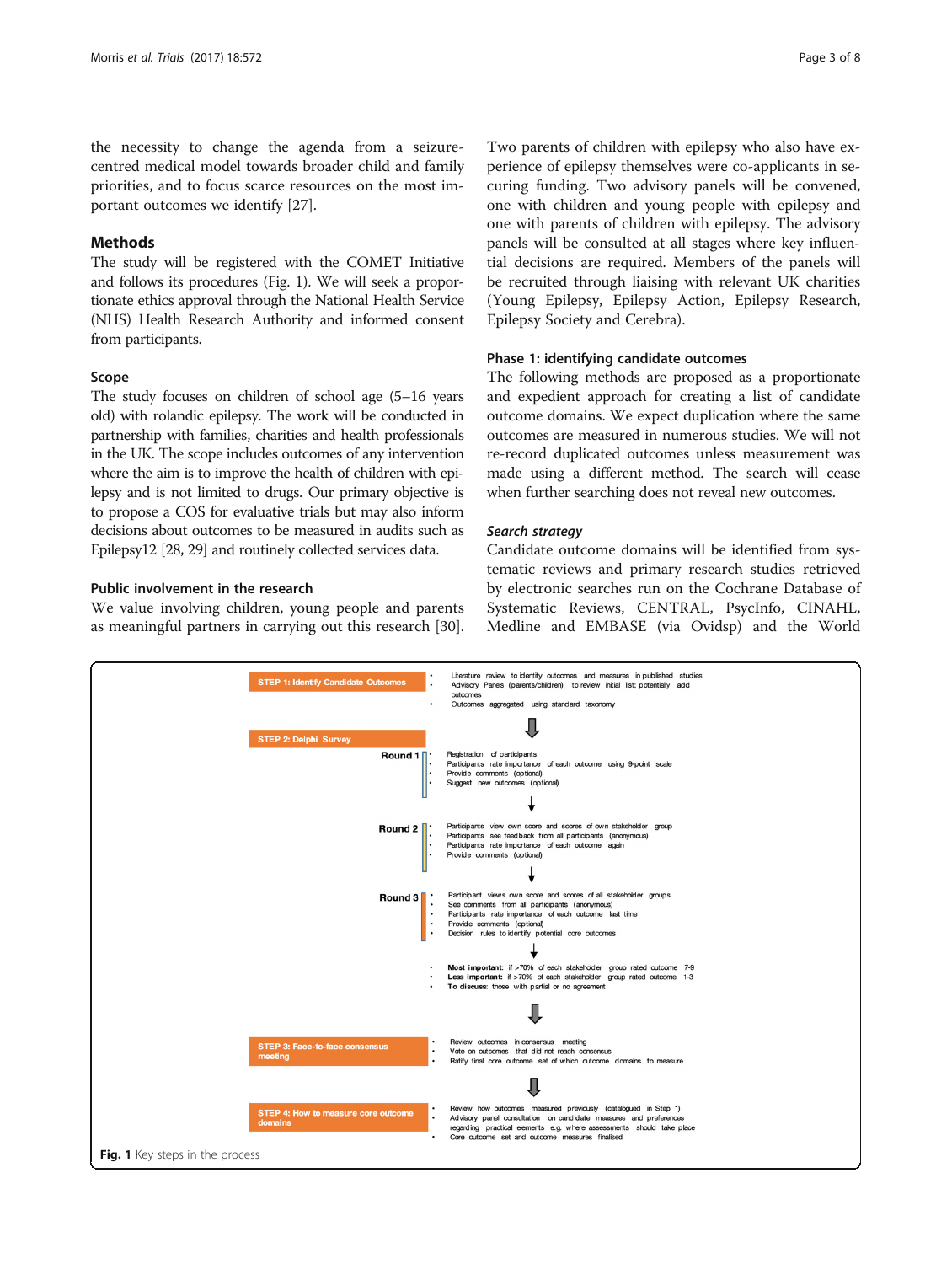Health Organisation International Clinical Trials Registry Platform for ongoing trials. The Turning Research Into Practice (TRIP) database will be searched for national statutory guidance documents. The electronic searches will be carried out by an information specialist (MR) and results catalogued in Endnote reference manager. The strategy will use both controlled headings (e.g. medical subject headings (MeSH)) and free text. Terms will be grouped by concepts and combined accordingly. The search strategies will be recorded and reported. Search results will be managed in reference management software and the dates of searches recorded.

#### Types of studies

Eligible publications will be systematic reviews of trials, clinical trials and observational studies focusing on children with epilepsy, and national statutory guidance. We will consider qualitative research or mixed methods studies that report children's or their parents' preferences for outcomes. We will compile a list of epilepsy-specific and generic patient-reported outcome measures used with children with epilepsy. Only English-language papers will be included.

#### Types of interventions

We will include publications on all types of interventions that aim to improve the health of children with epilepsy, including drug trials, social interventions and psychological therapies.

#### Types of participants

Although principally focusing on rolandic epilepsy, we will include publications of studies that included study populations comprising up to 50% children (5–16 years old) with other types of epilepsy. Studies focusing predominantly on adults as participants will be excluded; to be eligible, study populations must comprise at least 80% children.

#### Exclusion criteria

Studies that include children with epilepsy but where the focus was on any associated impairments (e.g. cerebral palsy, autism) will be excluded.

#### Deciding eligibility

The study researcher will screen titles and abstracts and select references. If there are any doubts about eligibility the final decision will be made in consultation with other members of the research team. We do not propose two people screening as the additional resources are not justified by the risk of missing outcome domains, as we expect considerable duplication. A "Preferred reporting items for systematic reviews and meta-analyses" (PRISMA) flow chart will be used to record each stage of the study selection process [[31](#page-7-0)].

#### Data extraction

The study researcher will record each outcome domain measured in an eligible paper and the instrument/ method for ascertaining measurement. We will note participant characteristics, type of intervention where appropriate, time to measurement of outcome after the intervention was started and any other salient details relating to the practicalities of measurement. Data extracted will be checked for accuracy by a second reviewer, for quality assurance.

## Coding, aggregation and classification of outcomes

Outcome domains will be listed in a spreadsheet and coded with reference to the taxonomy proposed by the COMET Initiative (forthcoming). The Wilson and Cleary conceptual model of patient outcomes will be used initially to sort outcomes between biological and physiological factors, symptoms, functioning, general health perceptions and overall quality of life [\[32\]](#page-7-0).

Members of the advisory panels will meet to review and discuss the initial list of outcomes and may make suggestions for additional outcomes, aggregating outcomes or changing terminology and definitions of each outcome to make them accessible in terms of language.

#### Phase 2: rating the importance of outcome domains

We will carry out a Delphi survey following recommended practices in the development of core outcome sets.

#### **Stakeholders**

We will engage relevant UK charities to advertise the opportunity to families of children with rolandic epilepsy to participate in the survey (e.g. Young Epilepsy, Epilepsy Action, Epilepsy Research, Epilepsy Society, Roald Dahl's Marvellous Children's Charity, epilepsy charities in Scotland, Wales and Northern Ireland, Cerebra and the umbrella groups Joint Epilepsy Council and Neurological Alliance). Health, education and neuropsychology professionals (e.g. paediatricians, paediatric neurologists, epilepsy nurses, clinical and educational psychologists) will be invited to participate through professional societies and special interest groups (e.g. British Paediatric Neurology Association, Royal College of Nursing, Epilepsy Nurses Association, Royal College of Paediatrics and Child Health, British Academy of Childhood Disability and British Association for Community Child Health, neurological and neuropsychology special interest groups of the British Psychological Society, Medicines for Children Research Network, NHS regional Paediatric Epilepsy Networks and Cochrane Epilepsy). We will seek to engage with general practitioners, health services managers, commissioners and policymakers through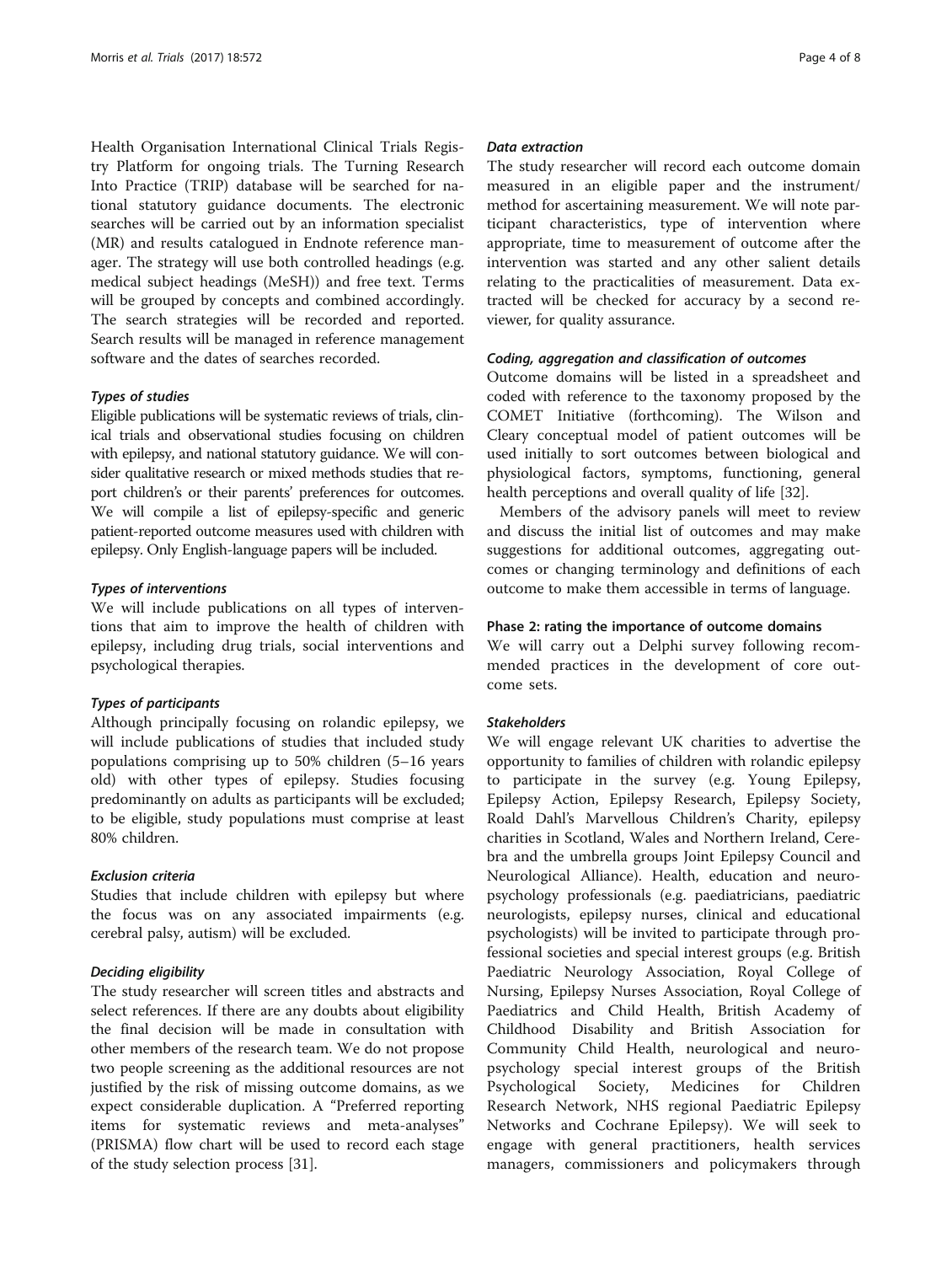the Paediatric Neurosciences Clinical Reference Group. We will also use social network sites to link with health professionals through online communities (e.g. WeCYPnurses and #ExpofCare).

#### Survey administration

Potential participants will be invited to register through an online system or by contacting the study team and document their consent to take part. For families we will record the age of the child, the region of the UK where they live and ethnicity. We will ask whether the child wants to take part in the survey themselves independently from their parents. Whilst we suspect this task may be cognitively difficult for some children, particularly younger children, we want to be as inclusive as possible and will consider ways to modify the task for children in consultation with our young people's advisory panel. For professionals we will record speciality (paediatrician, neurologist, nurse etc.) and the region of the UK in which they work. There is no formal samplesize calculation appropriate for this type of study; neither are there are recommendations for the number of participants to include in a Delphi survey. We will continue to recruit until we are satisfied that we have diversity of participants from all stakeholder groups. Although we target around 50–100 participants from each stakeholder group, we propose 20–30 to be the minimum. The number of each type of professional is also a function of what is realistically possible; for instance, there are fewer than 100 paediatric neurologists in total in the UK. Registration will imply consent to participate in the surveys. Each participant will have a unique identifier so we are able monitor their responses, identify their stakeholder group, and send reminder messages to nonresponders. The survey will be administered using the COMET Initiative DelphiManager software.

#### Delphi survey

The first round of the survey will show the list of outcomes identified in the review and endorsed by the advisory panels. Participants will be asked to rate the importance of measuring each outcome domain in research using a 9-point scale, where response options 1–3 will indicate "less important", options scored 4–6 as "important but not critical", and 7–9 as "crucially important". An optional free-text box will enable participants to explain responses or raise issues. There will also be an option to respond "not sure"/"don't know". In the first round participants will be offered the opportunity to identify any additional aspects of health they feel are important but have not been included. These will be considered for inclusion prior to round 2 based on whether or not they are already conceptually represented by an existing outcome domain.

The ratings of importance will be aggregated separately for families and professionals. Provided there are sufficient numbers of responses, we may explore differences between children and parents and between subcategories of health professionals. We expect instances where one stakeholder group but not the other indicates domains more or less important.

Rounds 2 and 3 of the Delphi survey will present participants with the results from the previous round. All participants will see aggregated results for each separate stakeholder group and their own personal ratings from the previous round. Providing feedback from all stakeholder groups separately is proposed to enhance consensus between the groups [[33](#page-7-0)]. They will be asked to reflect on the feedback and rate again the importance of each outcome in research with free-text boxes to indicate the rationale for their decisions and any changes.

In judging consensus, we will examine survey responses by families and health professionals separately. Over three rounds we expect to identify categories of (1) most important "core" outcomes agreed by most stakeholders (>70% in each stakeholder group rated 7–9), (2) less important outcomes agreed by most stakeholders (> 70% in each stakeholder group rated 1–3), and (3) those where there is partial or no agreement across stakeholder groups.

#### Final meeting

A face-to-face meeting will be convened to ratify a final core set of outcomes. The final round of the Delphi survey participants will be invited to volunteer to take part in this meeting. We will select at random from those who volunteer to seek a mix of young people, parents and professionals; around 20 participants in total will be ideal. Facilitated small group and plenary discussions and potentially card-sorting techniques (such as modified Q-sorting) [[34](#page-7-0)] will be used to seek consensus on those outcome domains where there is disagreement.

#### Phase 3: how to measure the key outcomes

Having decided which core outcome domains to measure, the next stage is to identify ways to assess the outcomes with reference to published guidance [\[35\]](#page-7-0). We will search for candidate outcome measures and appraise peer-reviewed evidence of measurement properties of those measures with reference to criteria for acceptable measurement properties [[36](#page-7-0)]. The guideline for selecting outcome measures recommends a comprehensive systematic review be conducted for each outcome domain [[35\]](#page-7-0). Given one of the purposes of this study is to inform outcomes to be measured in a subsequent trial starting in 2019, systematic reviews of all outcome domains is not feasible. Therefore, in this study, we will carry out a proportionate review of measures for each outcome with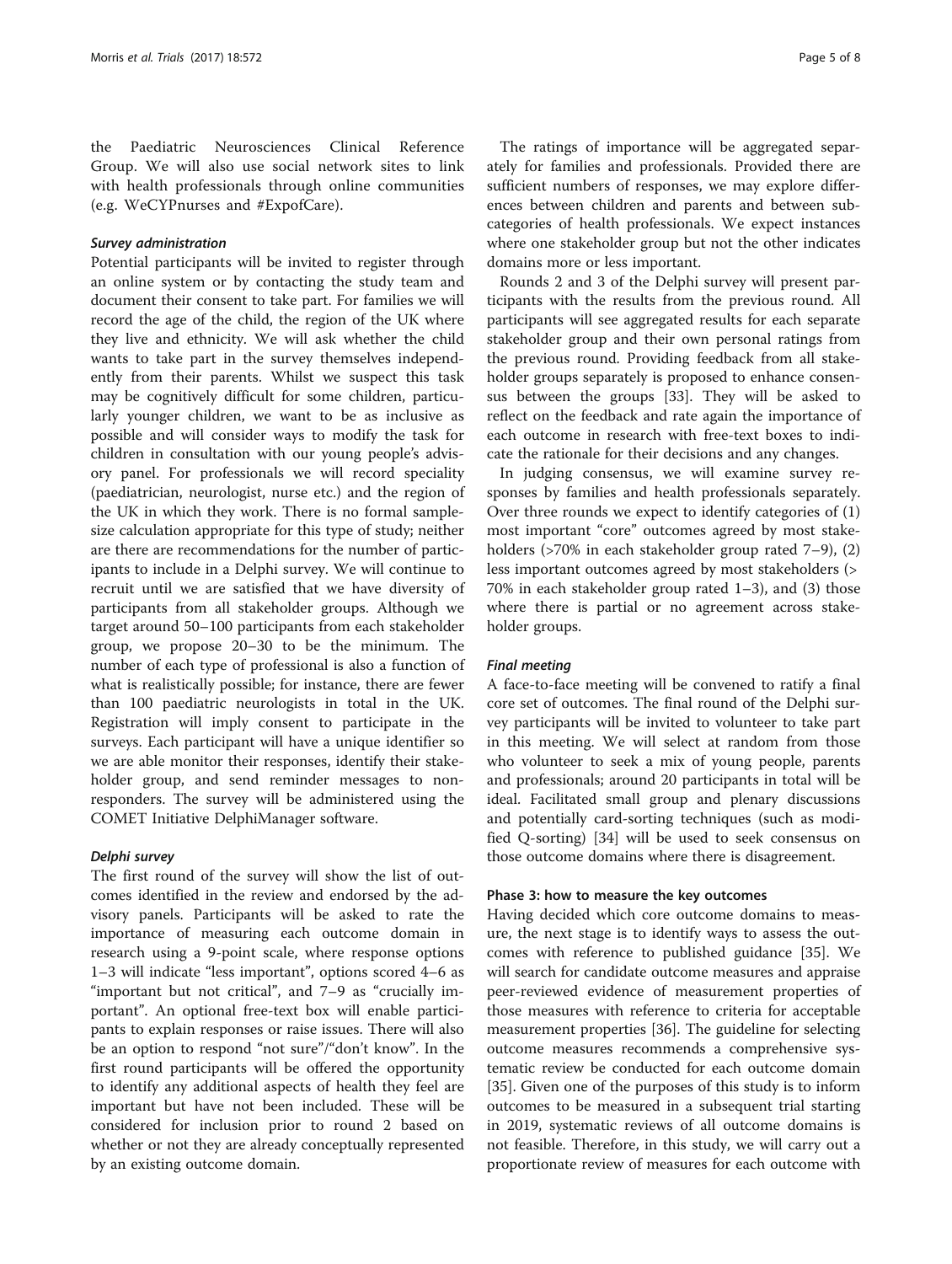reference to methods for assessing outcome recorded in our initial review of trials, and focus particularly on reviewing patient-reported outcome measures.

For patient-reported outcome measures, including preference-based measures, we will review which questionnaires include content that matches more closely the outcome domains selected for the COS. Candidate measurement tools will be discussed with our advisory panels to identify measures judged to be most acceptable to children and parents.

### Search strategy

We will conduct a search for evaluations of the measurement properties of each candidate patient-reported outcome measure assessing epilepsy-specific quality of life. A previous review has identified the main likely contenders [\[8](#page-7-0)]. Electronic searches will be run using the names and acronyms of the measures combined with terms for children, and terms for measurement properties (e.g. validity, reliability, responsiveness). Search strategies and dates of searches will be recorded. Search results will be managed in reference management software.

#### Types of studies

Eligible publications will be evaluations of measurement properties. We will only include evaluations of Englishlanguage versions of the questionnaires [[37](#page-7-0)]. Only English-language papers are included.

#### Types of participants

The participants are children with epilepsy ages 5–16 years.

#### Exclusion criteria

Studies that include children with epilepsy but where the focus is more on any associated impairments (e.g. cerebral palsy, autism) will be excluded.

#### Deciding eligibility

The study researcher will screen titles and abstracts and select references. If there are any doubts about eligibility the final decision will be made in consultation with other members of the research team. A PRISMA flow chart will be used to record each stage of the study selection process [[26\]](#page-7-0).

#### Data extraction

The study researcher will extract evidence of measurement properties from included studies and record a structured appraisal of the methodological quality of the study [[38\]](#page-7-0).

#### Synthesis

Evidence of measurement properties for each patientreported outcome measure will be considered individually

and a summary appraisal rating given based on methodological quality, consistency of exceeding recommended criteria and replication of performance, especially by groups other than the developers.

Finally, our advisory panels will also be consulted about (1) preferences for where assessments should take place ideally, (2) how frequently and how long each assessment should last, (3) ways to make assessment more engaging and (4) preferences for duration of follow up in the trial.

#### Dissemination

The full report and academic publication will report with reference to the Core Outcome Set–Standards for Reporting (COS-STAR) statement and checklist [\[39](#page-7-0)]. We will also produce a plain-language summary for non-academic audiences and an easy-read version for children. We will also seek to tell people the results and implications via social media using video and audio files.

#### **Discussion**

The proposed methods will produce a COS for evaluative research of interventions aiming to improve the health of children with rolandic epilepsy. The findings will also inform decisions about outcomes to be measured in audits such as Epilepsy12 [[28](#page-7-0)] and also routinely collected service outcomes. The findings may also be generalised to other types of common childhood epilepsy. We debated whether the scope of this work should be broader to include other epilepsy syndromes. The aim of our decision to focus principally on rolandic epilepsy as an exemplar is to avoid preferences for outcomes that might be affected by including children who have associated conditions such as autism or cerebral palsy.

The scope of our work is primarily in the UK but may have broader international relevance. Studies such as this, which are dependent on engaging families and health professionals, are always influenced by the views of the self-selecting sample of people who choose to participate. Thus the COS we propose will benefit from wider consultation once published, and potentially replication to refine either which health domains to measure or how to measure them. Of course new ways to measure the outcomes may also appear in time. Therefore, whilst the findings will inform a subsequent randomised controlled trial as part of this programme of research, and help improve the consistency of epilepsy research in the short term, it will benefit from being reviewed in future.

A number of decisions have to be made when designing a study to develop a COS [\[13\]](#page-7-0). Although we are not undertaking new qualitative research in this study, there can be a place for qualitative research in the early stages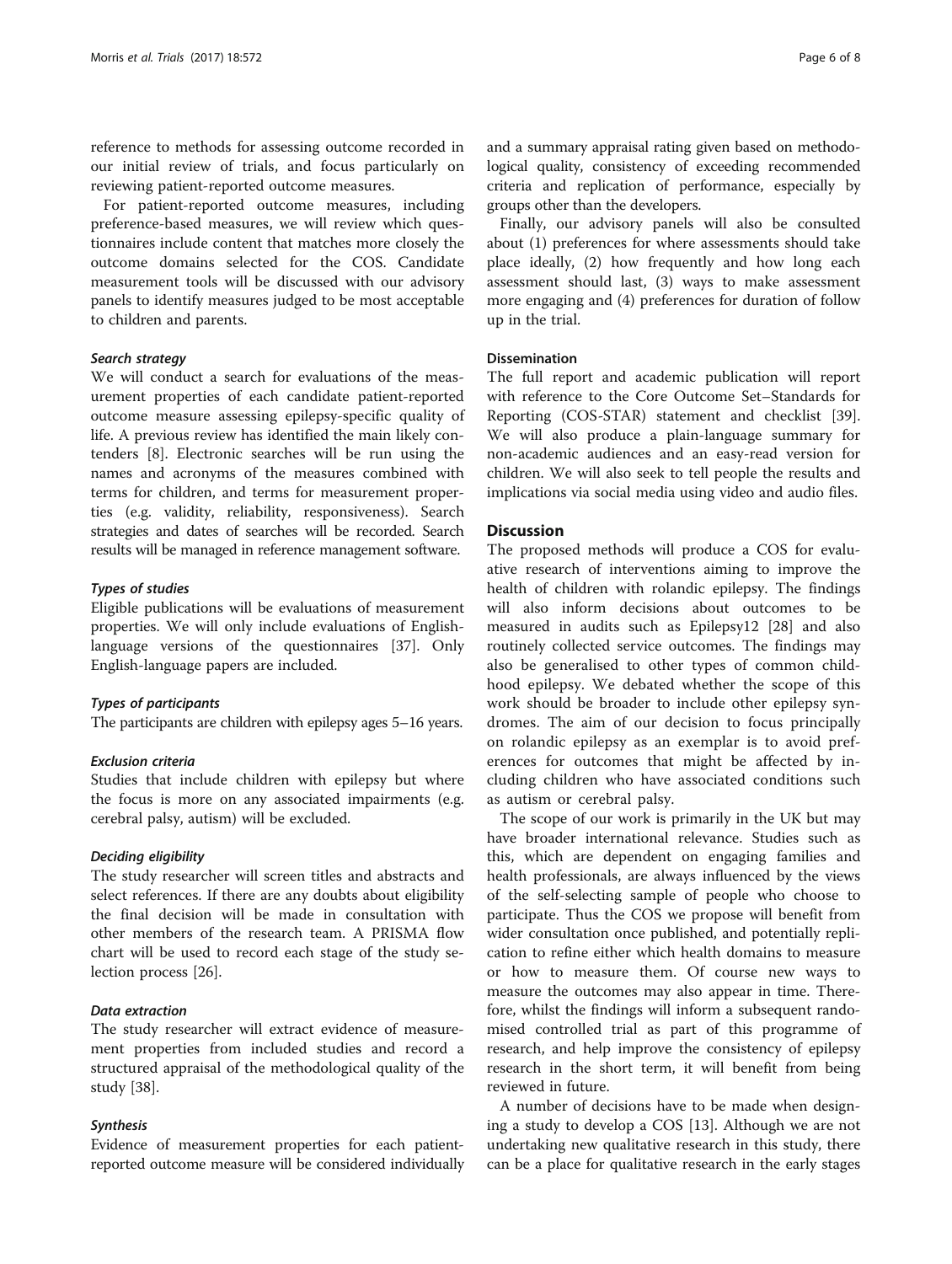<span id="page-6-0"></span>to seek and capture first hand which aspect of health the patients and carers value and how they articulate these potential outcomes [[40\]](#page-7-0). We are reviewing published qualitative research on children's and parents' preferences that may elicit preferences for important outcome domains; however, we are not undertaking new qualitative research in this study. We invested substantially in advisory panels to enable children and young people with epilepsy and parents to be involved as partners in the process and ensure we use accessible language. The reviews of previous research have also been determined pragmatically rather than designed to be exhaustive. Selection of measures for each domain in the core outcome set will be based on a limited review, comprehensive systematic reviews for each domain could be planned in future research. Despite the limitations we consider the methodology proportionate to produce the core outcome set expediently, and representing value for the funding agency [[41\]](#page-7-0).

Selection of which stakeholders to include was another decision we debated. In addition to patients, carers and health professionals, some developers of core outcome sets have engaged pharmaceutical and/or other industry partners. We decided not to engage commercial partners; whilst drug treatment is a mainstay for seizure control it is not the only intervention within our scope. Also, the ethos of our programme of research is to encourage a broader patient-relevant and family-focused outcome framework to guide health services [\[27\]](#page-7-0). Our definition of health professionals includes managers and commissioners as well as clinical staff. We will report the extent to which we were able to engage professionals with less specific interest in epilepsy and any methods that were successful. Some core outcome set developers advocate the engagement of clinical trialists as a separate stakeholder group. However our team, which includes clinical trialists, decided this was not a vital group compared to families and clinicians.

Details of the core outcome set we recommend will be disseminated in a variety of ways and thereby the core outcome set will be made available for researchers to consider for implementation in evaluative research and other applications.

#### Trial status

This study is not a trial. We have not begun recruitment for the Delphi study at the time of submission; recruitment will begin in January 2018 subject to ethics approvals being confirmed.

#### Abbreviations

COMET: Core Outcome Measures in Effectiveness Trials; COS-STAR: Core Outcome Set – Standards for Reporting Statement and checklist; MeSH: Medical subject headings; NHS: National Health Service; NICE: National Institute for

Health and Care Excellence; PRISMA: Preferred reporting items for systematic reviews and meta-analyses

#### Acknowledgements

This study is part of Changing Agendas on Sleep, Treatment and Learning in Childhood Epilepsy (CASTLE), which is funded by the National Institute for Health Research (NIHR) Programme Grants for Applied Research RP-PG-0615-20007. The views and opinions expressed in this paper are those of the authors and not necessarily those of the NHS, the NIHR, or the Department of Health.

#### Availability of data and materials

Data generated during this study will be available from the corresponding author on reasonable request.

#### Authors' contributions

All authors (CM, CD, FG, JC, DR, MR, HC, LB, BC, DH, CTS, PW, PG and DP) made substantive intellectual contributions to the development of the protocol. CM drafted the manuscript; all co-authors reviewed and revised it critically for important intellectual content and approved the final version.

#### Ethics approval and consent to participate

We will seek ethics approval through the NHS Health Research Authority. Consent to take part in the Delphi survey will be implicit by the process of registering to take part in the process and completing the questionnaire. Consent will be documented for the face-to-face consensus meeting prior to the meeting.

#### Consent for publication

Not applicable.

#### Competing interests

The authors declare that they have no competing interests.

#### Publisher's Note

Springer Nature remains neutral with regard to jurisdictional claims in published maps and institutional affiliations.

#### Author details

1 Peninsula Cerebra Research Unit (PenCRU) & NIHR Collaboration for Leadership in Applied Health Research and Care South West Peninsula (PenCLAHRC), University of Exeter Medical School, Exeter, UK. <sup>2</sup>Sherwood Forest Hospitals NHS Foundation Trust, Sutton in Ashfield, UK. <sup>3</sup>Noah's Ark Children's Hospital for Wales, Cardiff and Vale University Health Board, Cardiff, UK. <sup>4</sup>Institute of Psychiatry, Psychology & Neuroscience, London, UK.<br><sup>5</sup>Evidance Synthesis Team, NIHP Collaboration for Loadership in Apr <sup>5</sup>Evidence Synthesis Team, NIHR Collaboration for Leadership in Applied Health Research and Care South West Peninsula (PenCLAHRC), University of Exeter Medical School, Exeter, UK. <sup>6</sup>Institute of Psychiatry, Psychology and Neuroscience, King's College London, London, UK. <sup>7</sup>Children, Young People and Families, Edge Hill University, Ormskirk, UK. <sup>8</sup>Edge Hill University, Ormskirk, UK. <sup>9</sup>Centre for Health Economics and Medicines Evaluation, Bangor University, Bangor, UK. 10MRC North West Hub for Trials Methodology Research, Department of Biostatistics, University of Liverpool, Liverpool, UK. <sup>11</sup>Evelina London Children's Hospital and King's College London, London, UK.<br><sup>12</sup>Institute of Psychiatry, Psychology & Neuroscience, King's College London, London, UK.

#### Received: 1 June 2017 Accepted: 10 November 2017 Published online: 28 November 2017

#### References

- Berg AT, Berkovic SF, Brodie MJ, Buchhalter J, Cross JH, van Emde BW, Engel J, French J, Glauser TA, Mathern GW. Revised terminology and concepts for organization of seizures and epilepsies: report of the ILAE Commission on Classification and Terminology, 2005–2009. Epilepsia. 2010;51(4):676–85.
- 2. Cavazzuti G. Epidemiology of different types of epilepsy in school age children of Modena, Italy. Epilepsia. 1980;21(1):57–62.
- 3. Sidenvall R, Forsgren L, Blomquist HK, Heijbel J. A community-based prospective incidence study of epileptic seizures in children. Acta Paediatr. 1993;82(1):60–5.
- 4. Kavros PM, Clarke T, Strug LJ, Halperin JM, Dorta NJ, Pal DK. Attention impairment in rolandic epilepsy: systematic review. Epilepsia. 2008;49(9): 1570–80.